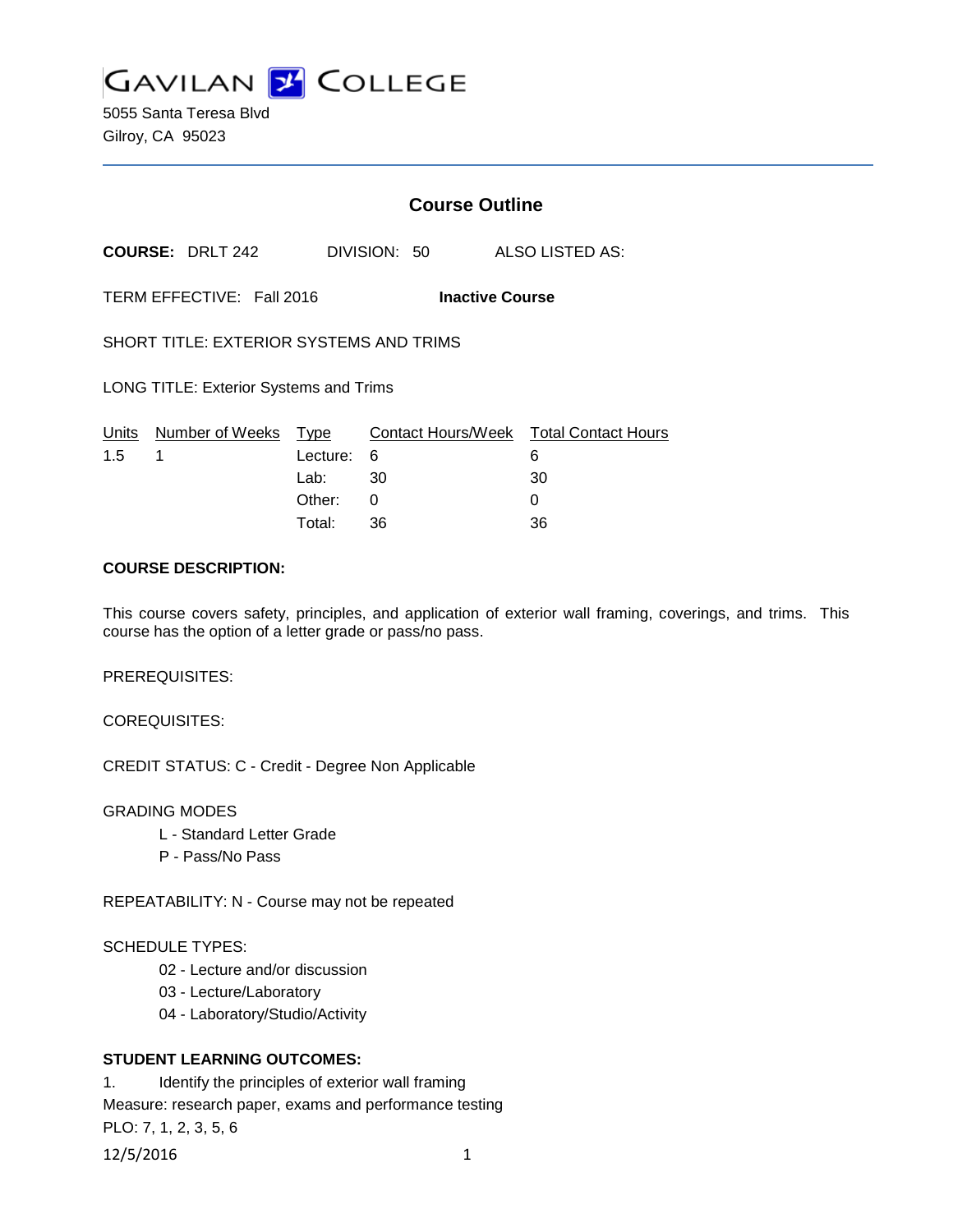ILO:

 $GF-I O<sup>2</sup>$ 

Year assessed or anticipated year of assessment: 2014

2. Measure, cut and assemble exterior wall coverings for commercial and residential lathing systems.

Measure: research paper, exams and performance testing

PLO: 7, 1, 2, 3, 5, 6

ILO:

GE-LO:

Year assessed or anticipated year of assessment: 2014

## PROGRAM LEARNING OUTCOMES:

1. Attain journey level skills needed to be successful in residential and commercial construction.

2. Locate on blueprints and in the specifications, the information needed to construct various types of load bearing and non-load bearing walls, fire protection walls and ceilings.

# CONTENT, STUDENT PERFORMANCE OBJECTIVES, OUT-OF-CLASS ASSIGNMENTS

Inactive Course: 11/28/2016

Out-of-class assignments: For each topic, the student will read chapters and do the homework assignments at the end of the those chapters.

9 lec/8 lab Hours Exterior wall framing

Exterior wall coverings for commercial lathing systems

Exterior wall coverings for residential lathing systems

SLO: The student will evaluate, select, and install exterior wall coverings for commercial and residential lathing systems.

Assignments: Read the chapters covered in the lecture and answer the study guide question on the assigned subject. Locate and read in the text or online regarding exterior wall coverings for commercial and residential lathing systems. Install exterior wall coverings for commercial and residential lathing systems. Describe different applications of exterior finishes on job-sites.

4 lec/4 lab Hours Exterior wall coverings for residential foam systems

Exterior wall coverings for commercial foam systems

SLO: The student will evaluate, select, and install exterior wall coverings for commercial and residential form systems.

Assignments: Read the chapters covered in the lecture and answer the study guide question on the assigned subject. Locate and read in the text or online regarding exterior wall coverings for commercial and residential form systems. Install exterior wall coverings for commercial and residential form systems.

6 lec/4 lab Hours Architectural lathing trims

Exterior lathing trim applications

SLO: The student will identify and evaluate tools for architectural lathing trims and exterior lathing trim applications.

Assignments: Read the chapters covered in the lecture and answer the study guide question on the assigned subject. Select, evaluate, and use architectural lathing trims and exterior lathing trims. Install architectural lathing trims and exterior lathing trims. Research the installation methods for a lathing system on commercial projects.

2 lec/2 lab Hours Final examination and term project.

# **METHODS OF INSTRUCTION:**

- A. Lecture and discussion
- B. Visual aids
- C. Demonstrations

12/5/2016 2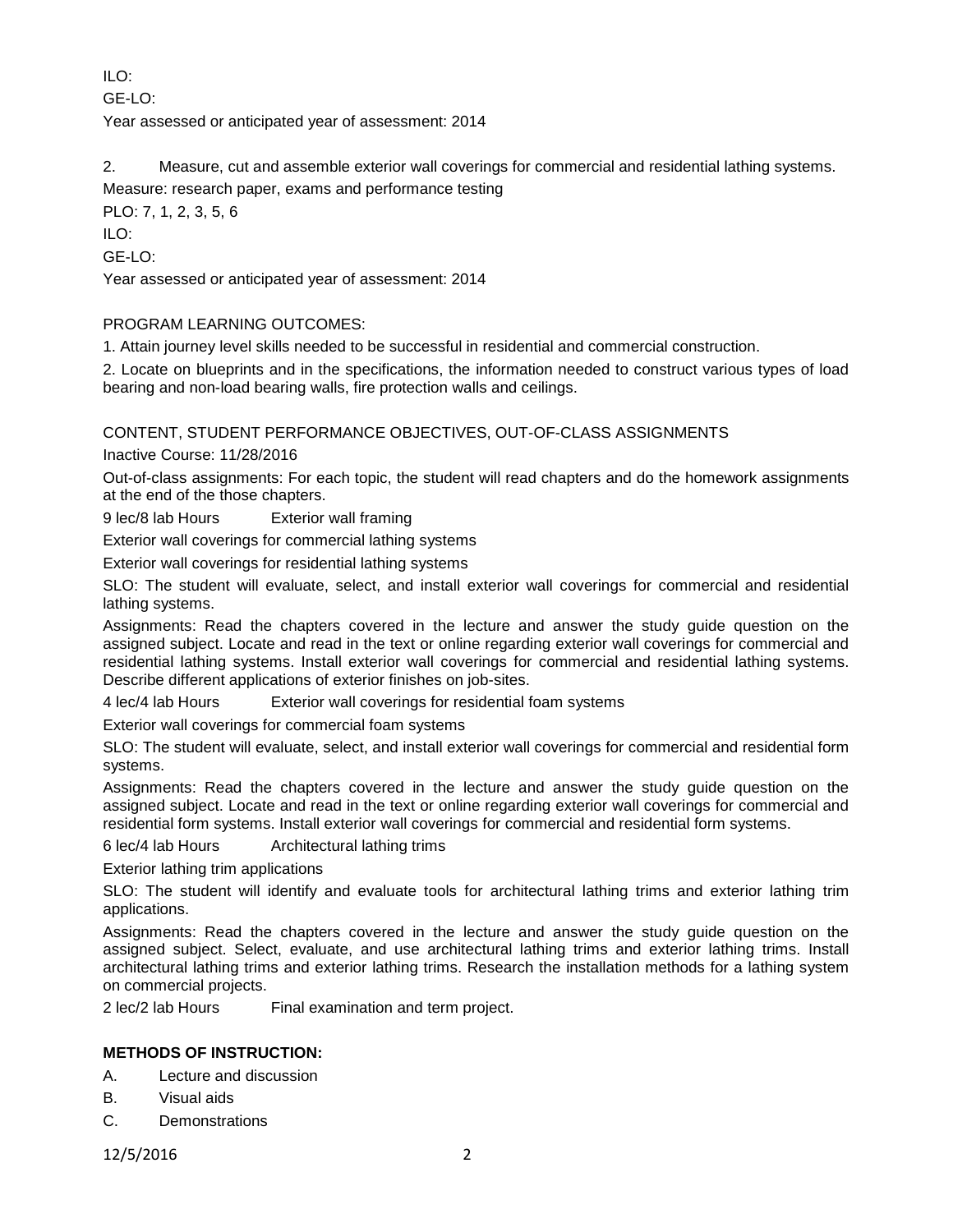- D. Group hands-on exercise
- E. Individual hands-on exercise
- F. One-on-one hands-on instruction

### **METHODS OF EVALUATION:**

CATEGORY 1 - The types of writing assignments required:

Percent range of total grade: 10 % to 30 %

Written Homework

Reading Reports

Lab Reports

Essay Exams

Term or Other Papers

If this is a degree applicable course, but substantial writing assignments are NOT appropriate, indicate reason:

Course primarily involves skill demonstration or problem solving

CATEGORY 2 - The problem-solving assignments required:

Percent range of total grade: 10 % to 40 %

Homework Problems

Field Work

Lab Reports

**Quizzes** 

Exams

CATEGORY 3 - The types of skill demonstrations required:

Percent range of total grade: 20 % to 70 %

Class Performance/s

Field Work

Performance Exams

CATEGORY 4 - The types of objective examinations used in the course:

Percent range of total grade: 10 % to 30 %

Multiple Choice

True/False

Matching Items

Completion

CATEGORY 5 - Any other methods of evaluation:

Percent range of total grade: 0%

### **REPRESENTATIVE TEXTBOOKS:**

#### Required:

UBC International, United States Gypsum Company. Lathing, Gypsum Construction Handbook, U.S.A.: UBC International, United States Gypsum Company. This is a standard textbook used in the Industry. Or other appropriate college level text.

Reading level of text, Grade: 10Verified by: dvt

### **ARTICULATION and CERTIFICATE INFORMATION**

Associate Degree: CSU GE: IGETC: CSU TRANSFER:

12/5/2016 3